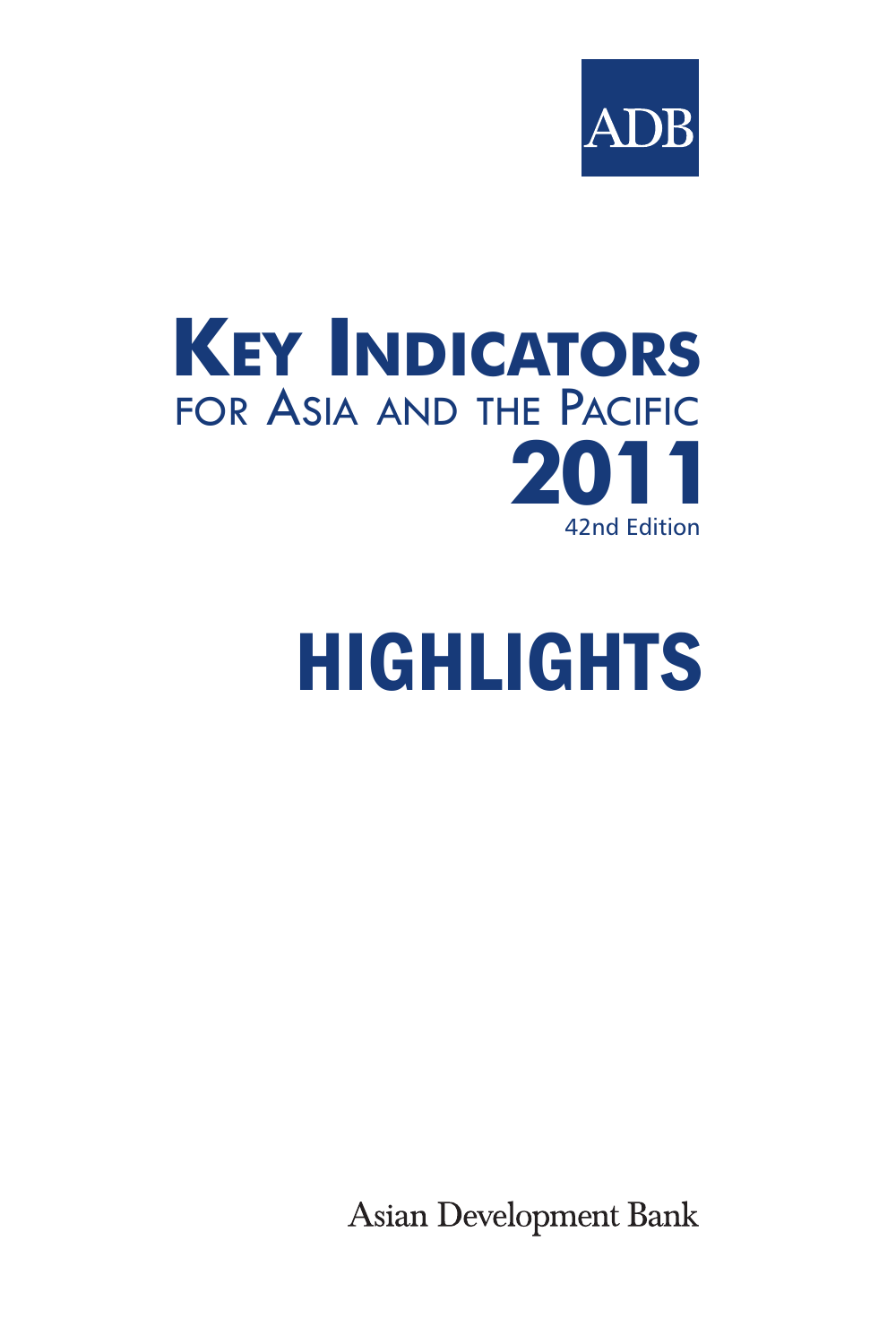© 2011 Asian Development Bank

All rights reserved. Published in 2011. Printed in the Philippines. Publication Stock No. ARM113764

The views expressed in this book do not necessarily reflect the views and policies of the Asian Development Bank (ADB) or its Board of Governors or the governments they represent.

By making any designation of or reference to a particular territory or geographic area, or by using the term "country" in this document, ADB does not intend to make any judgment as to the legal or other status of any territory or area.

ADB does not guarantee the accuracy of the data included in this publication and accepts no responsibility for any consequence of their use.

ADB encourages printing or copying information exclusively for personal and noncommercial use with proper acknowledgment of ADB. Users are restricted from reselling, redistributing, or creating derivative works for commercial purposes without the express, written consent of ADB.

Asian Development Bank 6 ADB Avenue, Mandaluyong City 1550 Metro Manila, Philippines Tel +63 2 632 4444 Fax +63 2 636 2444 www.adb.org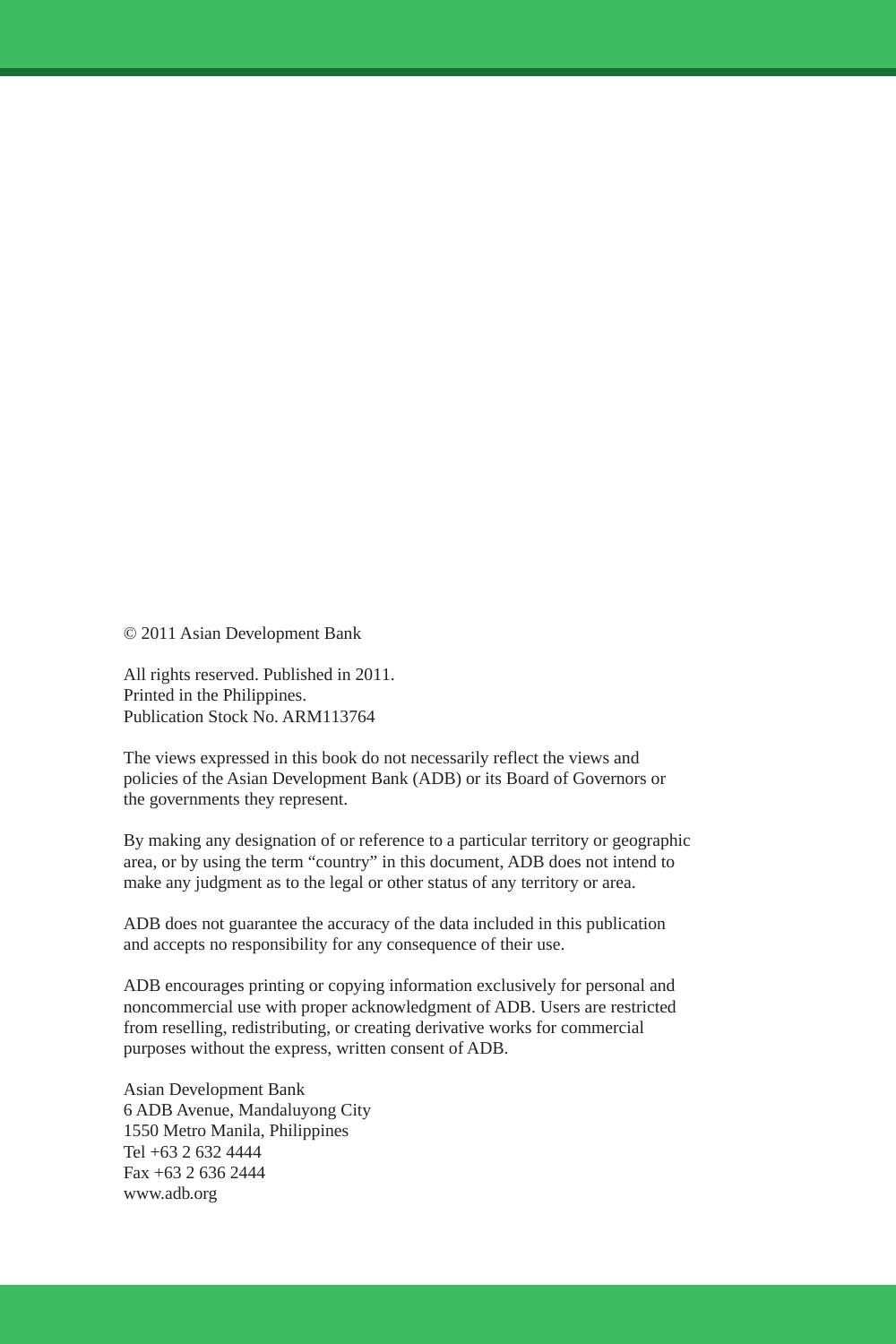# Highlights of *Key Indicators for Asia and the Pacific 2011*

The *Key Indicators for Asia and the Pacific 2011* is the flagship annual statistical data book of the Asian Development Bank (ADB). It presents the latest available economic, financial, social, environmental, and Millennium Development Goals (MDG) indicators for regional members of ADB. Data are grouped under MDG and Regional Tables. Nontechnical explanations and brief analyses of the MDG achievements and economic, financial, social, and environmental developments are included. The regional tables are based largely on a comprehensive set of country tables. The country tables are not available in printed form but are available in CD-ROM and at ADB's website. The special chapter in *Key Indicators for Asia and the Pacific 2011* "Toward Higher Quality Employment in Asia" looks at the importance of growth of good quality (i.e., stable and well-paid) jobs. It identifies some of the major constraints and challenges that countries may face in improving and increasing the quality of employment and potential policies that can be used to resolve or mitigate some of these challenges.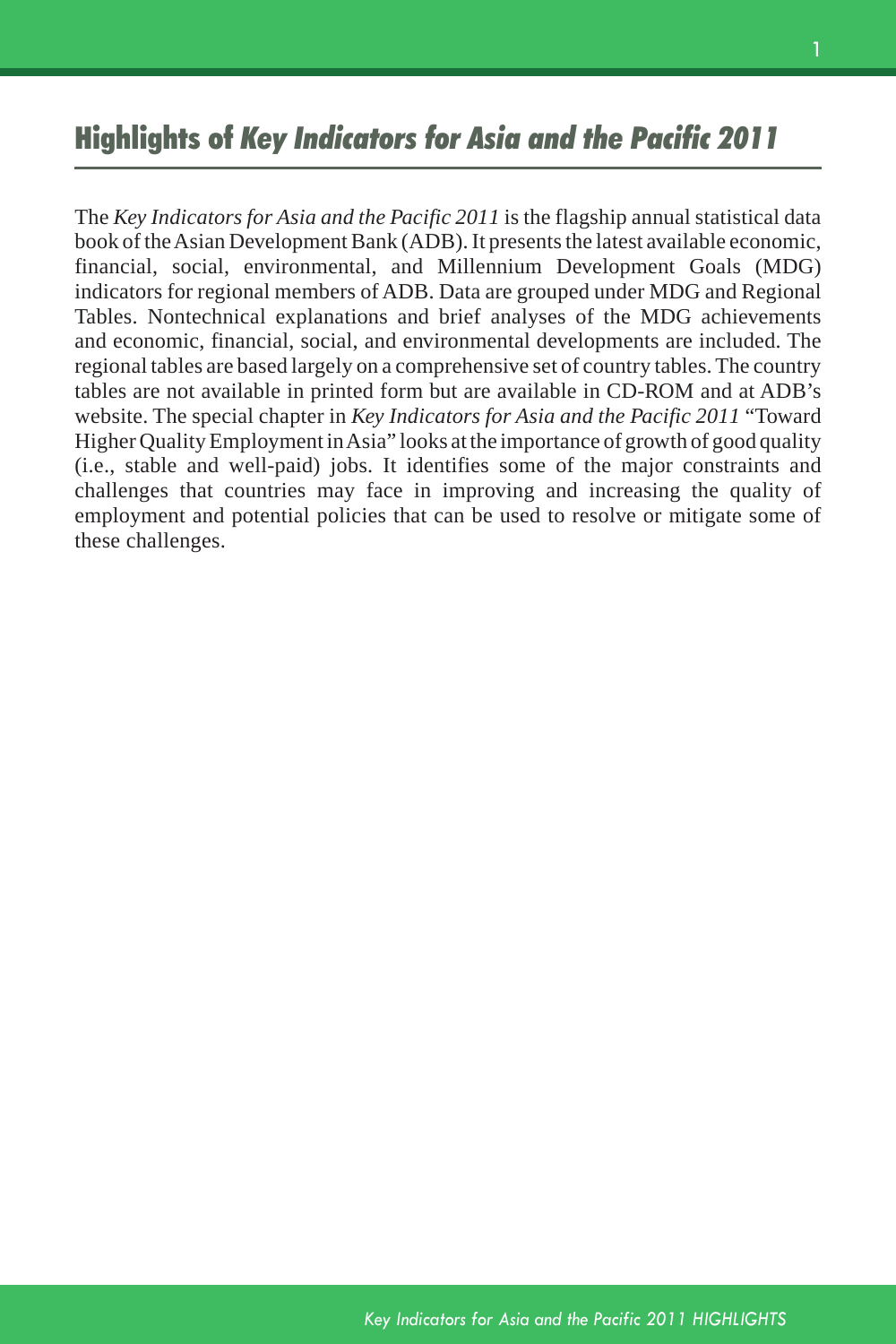# Part 1: Special Chapter

## Toward Higher Quality Employment in Asia

The impressive economic growth experienced by developing Asia, which has been remarkably higher than in all other regions in recent decades, was accompanied by strong employment growth and poverty reduction. But behind this rosy picture is the daunting fact that the quality of jobs in Asia remains inadequate and that the region lags far behind more advanced economies in providing workers with higher quality employment. Middle-income economies that have successfully made the transition from traditional to modern economic sectors still pay low wages, while other economies have not yet completed, or in some cases even started, the transition. Uncertain incomes, poor environmental conditions, and mismatches between jobs and skills persist in the work place, creating inefficiencies that reduce social welfare and result in lower productivity. If left unremedied, these issues may ultimately impede economic growth as they can cause income inequality and lead to social tensions, thereby endangering the sustainability of growth. Improving the quality of employment is therefore a critical and necessary task for continuing progress toward sustainable and inclusive economic growth in Asia.

This special chapter emphasizes the crucial role of higher quality employment as the critical link between economic growth and poverty. The chapter details the importance of the quality of employment to social and economic outcomes, and examines patterns and trends in employment and the quality of employment in Asia. The chapter clarifies the current state of development and identifies which countries may face particular constraints or need further interventions to improve the quality of their employment. The chapter argues that active public intervention may be needed to enhance the quality of employment on a sustained basis. Such intervention may include opening the economy to trade and competition, facilitating migration of labor from rural to urban areas, developing skills and human capital through education and training, investing in innovation, strengthening the business climate with infrastructure and moderate regulation, and providing social protection.

## Generating Higher Quality Employment in Asia Remains a Challenge

Asia's remarkable 6.1% yearly growth in real gross domestic product per capita (in 2005 purchasing power parity terms) between 1990 and 2008 was led by the People's Republic of China (9.1%), India (4.9%), and the Republic of Korea (4.6%). Structural transformation has led to a huge shift from employment in the lower productivity agriculture sector to the higher value-added industrial and services sectors (Figure 1).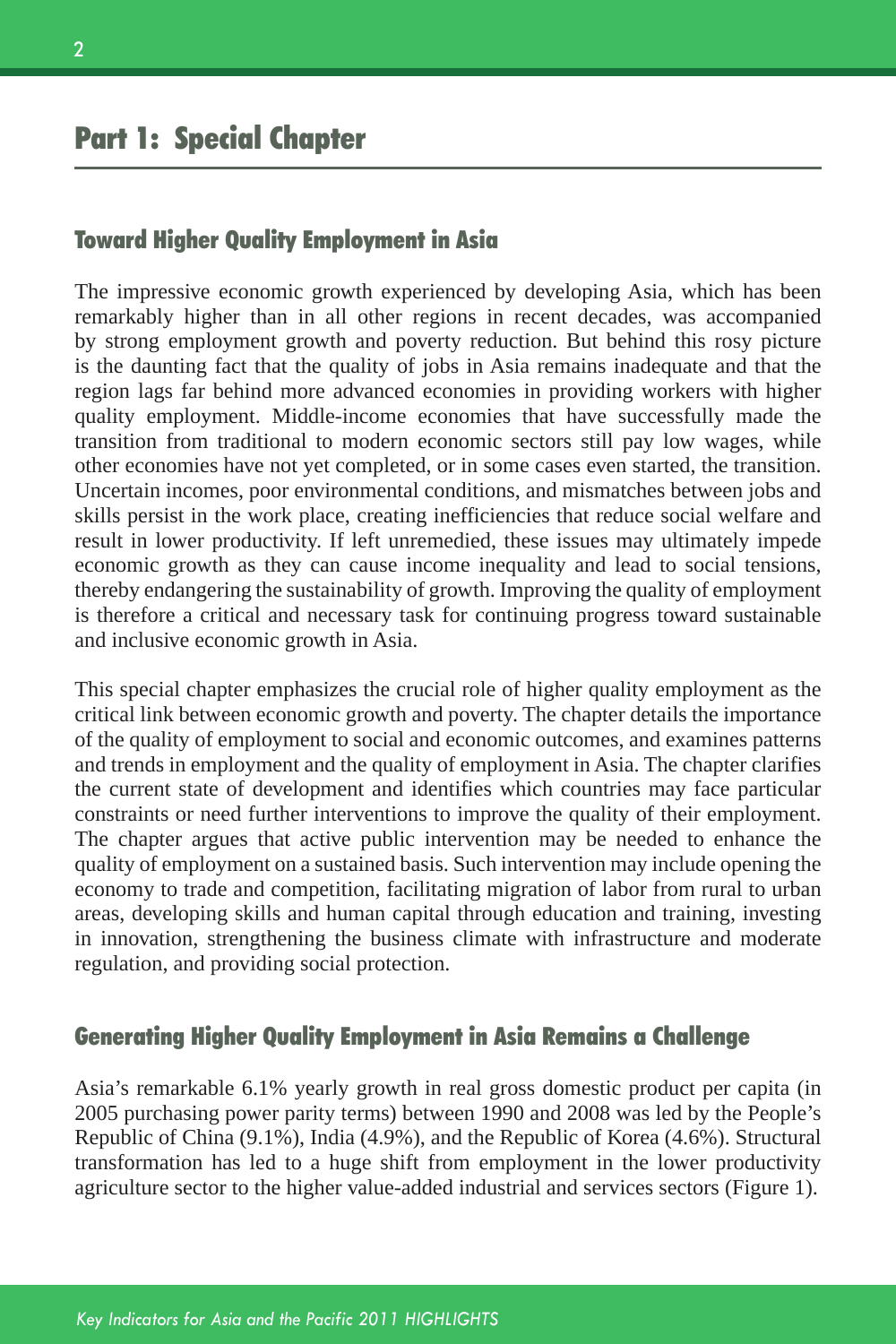## Figure 1 Distribution of Workers by Employment Status and by Geographical Region



However, the creation of higher quality employment, as proxied by the share of employers and salaried and wage workers in the number employed, remained stable and lackluster compared with that in other regions (Figure 2). While the share of informal work has decreased, it continues to comprise the majority of employment opportunities in many countries throughout developing Asia. This is a concern because, as shown in an examination of a select set of countries within Asia, informal workers are more vulnerable to poverty and have little or no social protection coverage compared with workers in the formal sector.

## Policies for Generating Higher Quality Employment in Asia

Countries in Asia and the Pacific are at different stages of development and the structure of their labor markets, economic landscapes, and population growth are varied. Thus, they will each face a different set of constraints and challenges in generating higher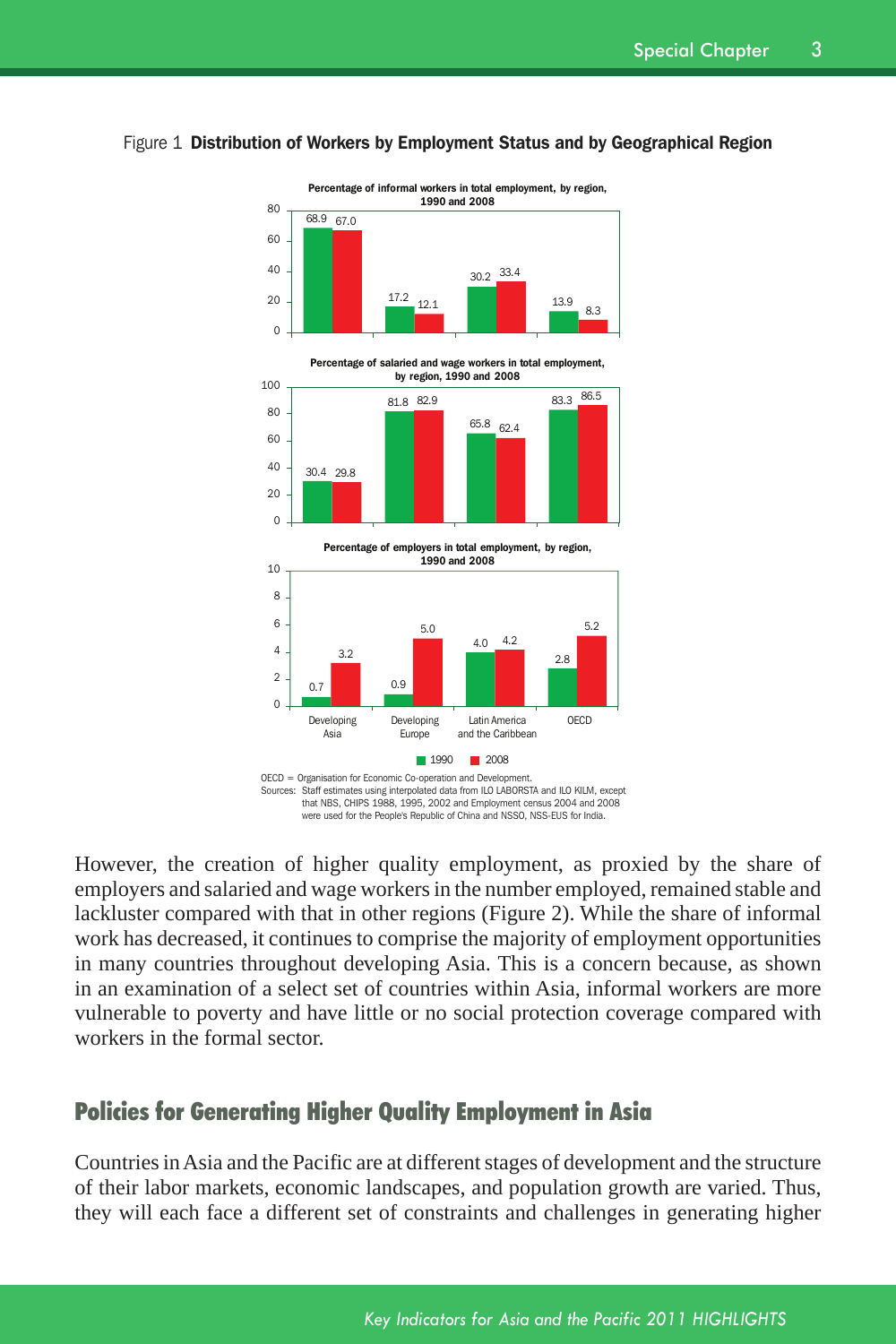## Figure 2 Distribution of Workers by Sector of Employment and by Geographical Region Figure 2 Distribution of Workers by Sector of Employment and by Geographical Region



quality employment. Most policies and recommendations are intended to increase productivity, and hence, presumably, wages and working conditions, and there are various means by which these can be achieved. Because of the differences between countries, policies should be tailored to each one's context.

**Middle-income countries** that have a sizable modern sector and are starting to face reduced surplus labor from the traditional sector may wish to consider the following:

- They will need to continue to promote trade and foreign direct investment (FDI) while devising ways to move up the value chain in the modern sector, focusing on more complex industrial products and services. This will create greater productivity growth so both wages and other employment benefits can rise.
- Moving up the value chain and into a more industrialized and service-oriented economy, however, will require a work force that has increasingly flexible skills and that brings innovative thinking to the table. Thus, building human capital through general and higher quality secondary and tertiary education will become crucial.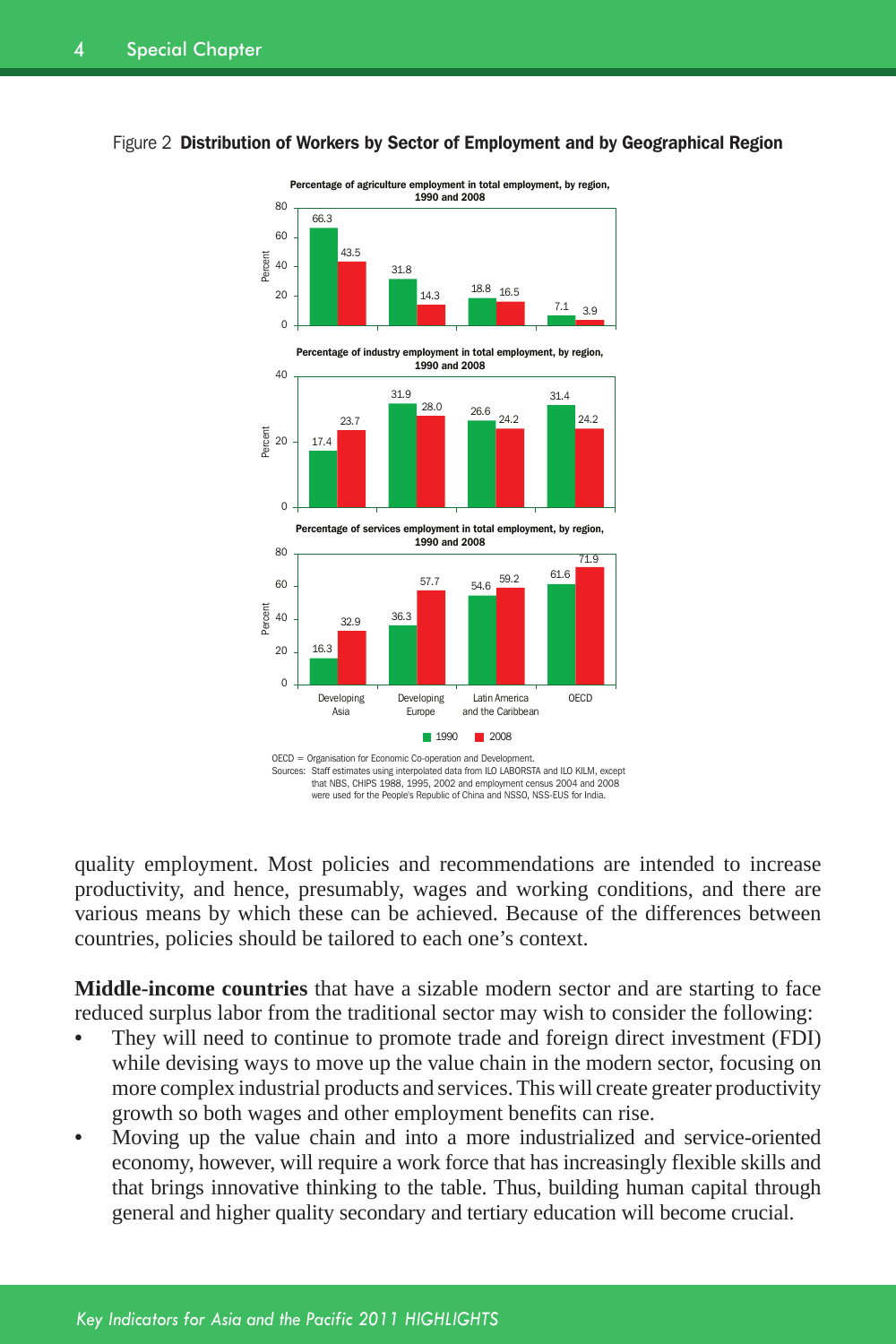Rising incomes are often accompanied by highly unequal growth, therefore, the level and breadth of social protection coverage will have to be built up to ensure that worker's conditions meet minimum standards and that social stability is maintained. This will require diversifying the types of social protection measures provided from basic health care into more varied products, such as pensions.

**Low-income countries** that have large traditional sectors, high rates of informal employment, and labor forces with low levels of education may need to consider the following:

- By increasing trade and FDI in the modern sector, these economies can help speed up the rate of structural transformation and create higher quality and more productive employment.
- • By facilitating rural-to-urban migration, people from the rural sector may gain access to higher quality employment while the manufacturing sector can capitalize on lower labor cost.
- Productivity in rural areas needs to be improved, because the majority of workers will remain in the large traditional sector. This may be done by developing financial services, technological innovation, and infrastructure. Developing valueadded manufacturing in the rural areas, using agricultural products as inputs, may be especially key to raising overall employment and income prospects for rural people.
- The large population that will remain informally employed could benefit from access to high quality technical and vocational education and training programs so they can develop specific skills and the human capital that will allow them to leverage their skills into higher incomes.
- Informal workers need to be provided with a basic level of social protection that is financially sustainable and can allow them to maintain a minimal level of welfare and protection against severe adverse shocks. Such social protection will enable workers to be more productive and resilient to unexpected downturns.

Generally, issues of demographics, labor legislation, and market competitiveness will need to be addressed.

**Demographics** will play a substantial challenge in moving toward higher quality employment.

- Countries with an expanding labor force, and a large mass of youth reaching working age, will need to increase the quantity of employment offered. Carefully targeting and training the youth so they have the skills and expectations that meet the labor market's demands will be necessary to capitalize on this demographic dividend and to ensure that the youth immediately become productive members of the labor force.
- Countries with a contracting labor force—many people reaching retirement age and fewer youths entering the labor force—may need to reformulate the concept of what constitutes higher quality employment to entice the older population to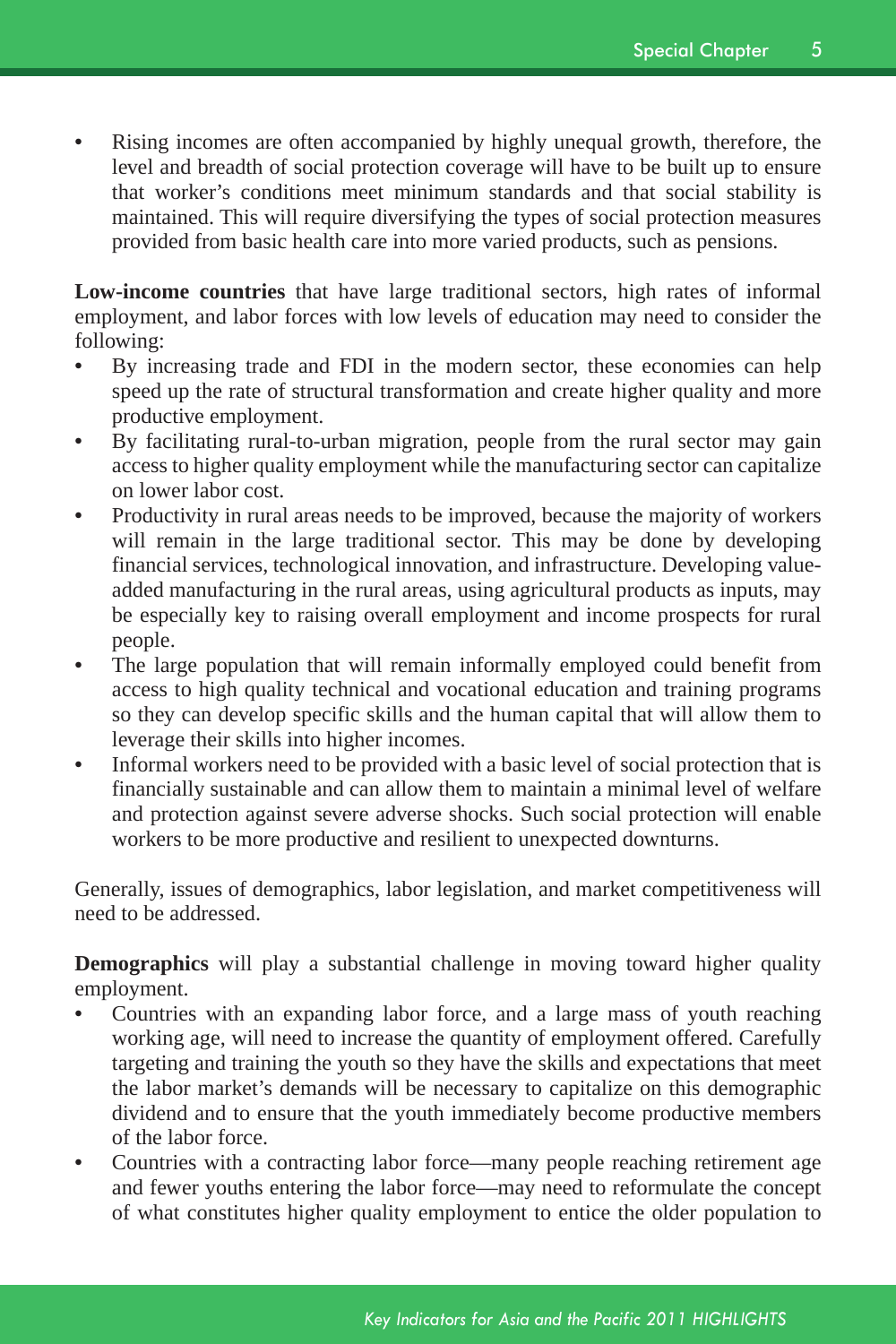remain in the productive work force. This may require more flexible work hours and other nonpecuniary benefits.

• International migration, organized through regional cooperation, may offer a mechanism to balance the disequilibria between countries that have expanding labor forces and countries with increasing labor needs, often in specific skills areas.

**Restrictive labor legislation** can create disincentives for firms to enter the formal sector and may impede FDI and domestic investment. Relaxing and reforming such legislation so firms will enter the formal sector is crucial to their gaining greater access to capital so they can grow and take advantage of economies of scale, thus creating greater growth of employment in the modern sector.

**Uncompetitive markets** dominated by monopolists or oligopolists deter other firms from initiating or increasing production, reduce technological innovation, and lower productivity. Breaking monopolies and oligopolies and inducing competition into markets is especially crucial in countries with a highly skilled labor force and an excess supply of labor, which allows monopolists to fully capture gains from higher productivity while wages stagnate.

Many countries in developing Asia have made substantial progress in shifting their workers to higher quality employment. Much of the shift has been enabled by policies that have facilitated structural transformation without neglecting the welfare of the rural workers. With appropriate demand- and supply-side policies and some level of social protection, Asian countries can make substantial progress toward developing higher quality employment that will enable them to continue reducing poverty and achieving stable and inclusive economic growth.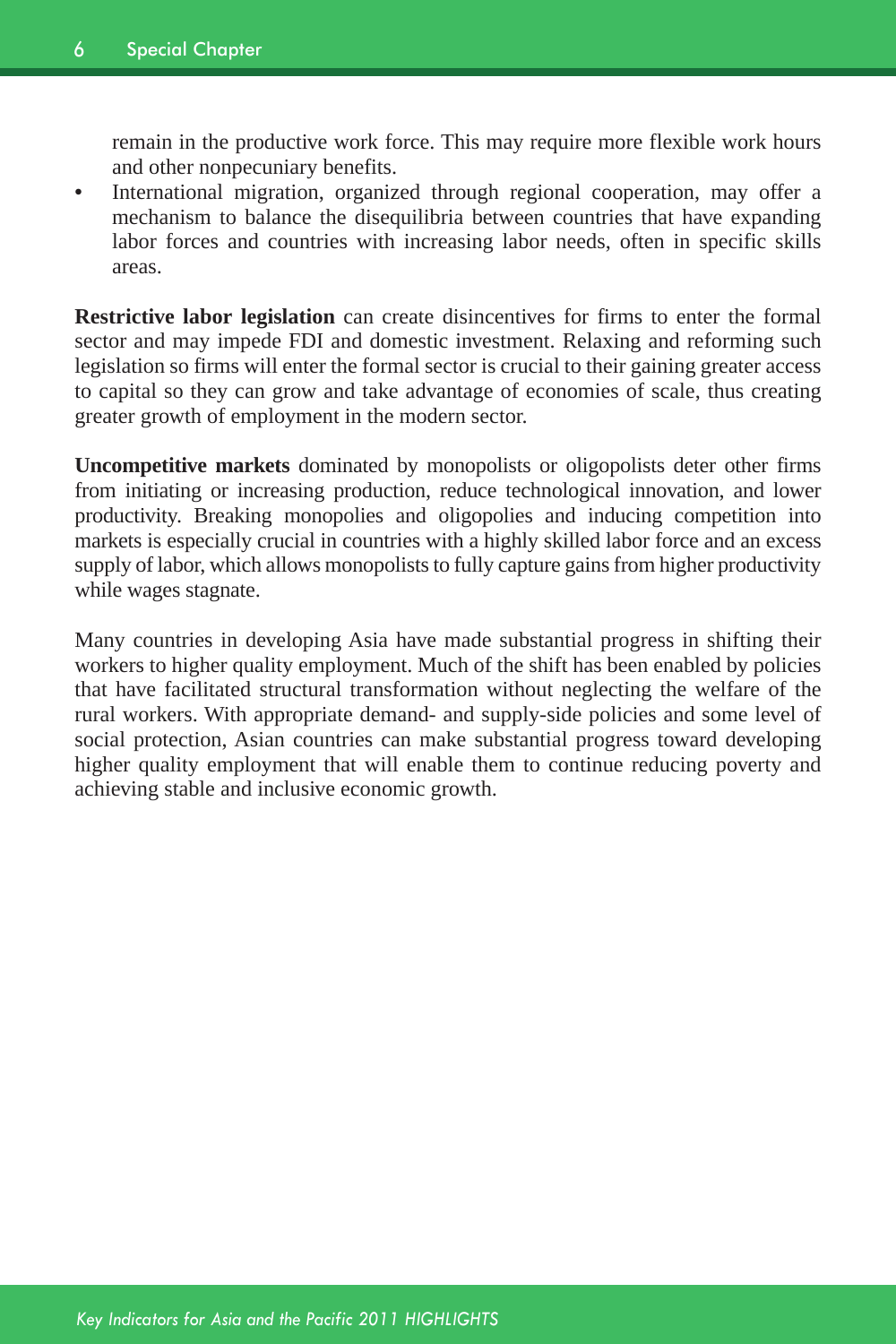# Part II: Millennium Development Goals

A large majority of economies in Asia and the Pacific have made substantial progress in achieving most of the Millennium Development Goals (MDGs). This is an achievement in itself even though overall progress toward most of the targets continues to be mixed and uneven across countries, across goals, and within countries. Strong economic growth and rising household incomes in the region will allow most countries to meet the poverty target, with sharpest reductions in the People's Republic of China. The region will contribute significantly to achieving the global poverty target. On the hunger target, while some progress has been made, most countries lag behind in achieving the target. Underweight prevalence in South Asia is highest in the world and almost twice as high as in Sub-Saharan Africa.

Substantial progress has also been made in achieving the targets for school enrollment, gender parity in education, and access to safe drinking water. International cooperation and sustained donor funding are halting and reversing the spread of HIV/AIDS, tuberculosis, and other diseases. But slow progress has been made in MDGs that require better quality of service delivery, such as keeping the children in school to complete a full course of primary education, reducing maternal and child mortality, and providing improved sanitation. Income disparities within countries may exacerbate the problems. For example, in South Asia, there has been no meaningful improvement among children in the poorest 20% of households while underweight prevalence has fallen by almost a third for children from the richest 20% of households. With 2015 approaching in less than 5 years, a lot needs to be done to promote inclusive growth, reduce disparities in income, and achieve health and hunger targets even in countries with high economic growth.

#### **MDG 1: Eradicate Extreme Poverty and Hunger**

Extreme poverty declined substantially in the region and given current trends, 17 out of the 24 economies for which data are available are expected to achieve the poverty target by 2015. While this is a 70% success in terms of the number of countries, it is likely that both Bangladesh and India might miss the poverty target. Despite these gains, hunger is still widespread, with more than 40% of children in Bangladesh and India being underweight. Most economies are likely to miss the target of cutting the proportion of underweight children by half.

## • MDG 2: Achieve Universal Primary Education

Enrollment ratios in primary schools are 95% or higher in 18 economies but in Nepal and Pakistan, the ratios are below 80%. Enrollment is only the first step to formal schooling and progress in completing a full course of primary school is slow in many economies. Only 13 are expected to meet the target—and Bangladesh, India, and Indonesia are among those making slow progress.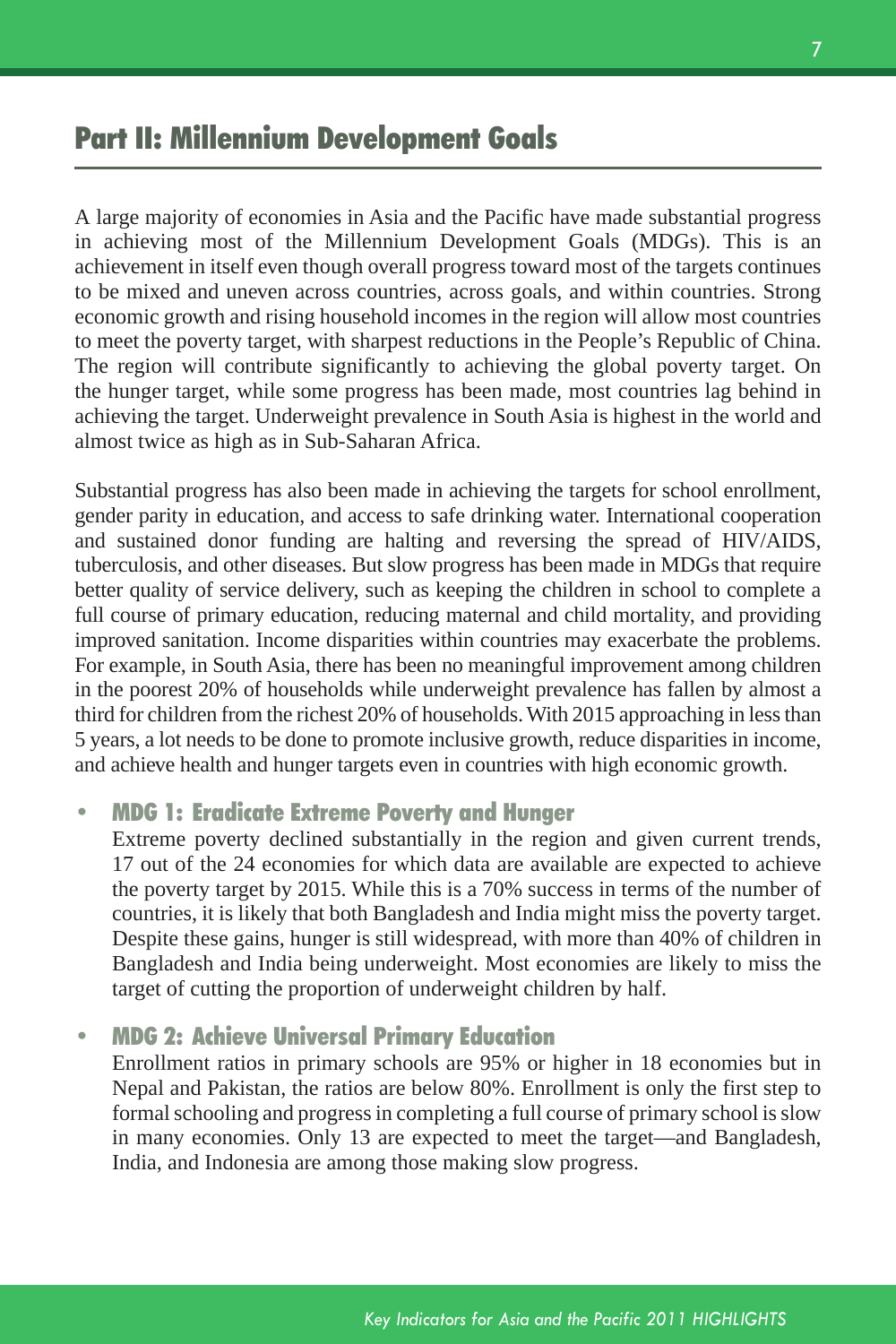### • MDG 3: Promote Gender Equality and Empower Women

Most economies have or are expected to reach the target of gender parity in both primary education (37 out of 43) and secondary education (33 out of 42). There is less success in tertiary education, nevertheless, 21 out of 35 economies have already achieved parity or are expected to do so by 2015. There are wide disparities in women's and men's access to wage employment outside agriculture, with particularly low rates in Afghanistan, Bangladesh, Bhutan, and India.

#### • MDG 4: Reduce Child Mortality

Good progress has been achieved in reducing under-five child mortality rates, although in most economies, gains are not enough to meet the target of reducing the rates by two-thirds. Only 10 economies are likely to meet the target. Bangladesh has done best among the five most populous economies in reducing child mortality by 65%; the People's Republic of China is next with a drop of 58%; followed by Indonesia, 55%; India, 45%; and Pakistan, 33%.

#### **MDG 5: Improve Maternal Health**

Progress to reduce by three-quarters the maternal mortality ratio has seen some success but wide disparities remain. Only four economies, among them the People's Republic of China, are expected to achieve the target. Twelve economies still have above 100 maternal deaths per 100,000 live births in contrast to often less than 10 per 100,000 live births in developed economies. The target to reduce by threequarters the number of births not attended by a skilled health professional has been achieved by 11 economies, and five more are expected to do so. Others, including Bangladesh, India, and Pakistan are lagging.

#### • MDG 6: Combat HIV/AIDS, Malaria, and Other Diseases

HIV/AIDS is particularly a problem in Southeast Asia. There has been substantial improvement in providing access to antiretroviral treatment since 2004 but no economy has achieved universal access and only four economies had achieved 60% or better coverage by 2009. These included Thailand, which has the highest rate of HIV infection in the region, Cambodia, and the Lao People's Democratic Republic.

## • MDG 7: Ensure Environmental Sustainability

Between 1990 and 2010, deforestation increased in several economies. On the other hand, percentages of land and marine areas protected to maintain biological diversity increased in almost all. Economies are having more success with providing improved drinking water than with improved sanitation. Improved sanitation is much less accessible in rural areas, and only 50% of the population in Asia and the Pacific uses improved sanitation facilities.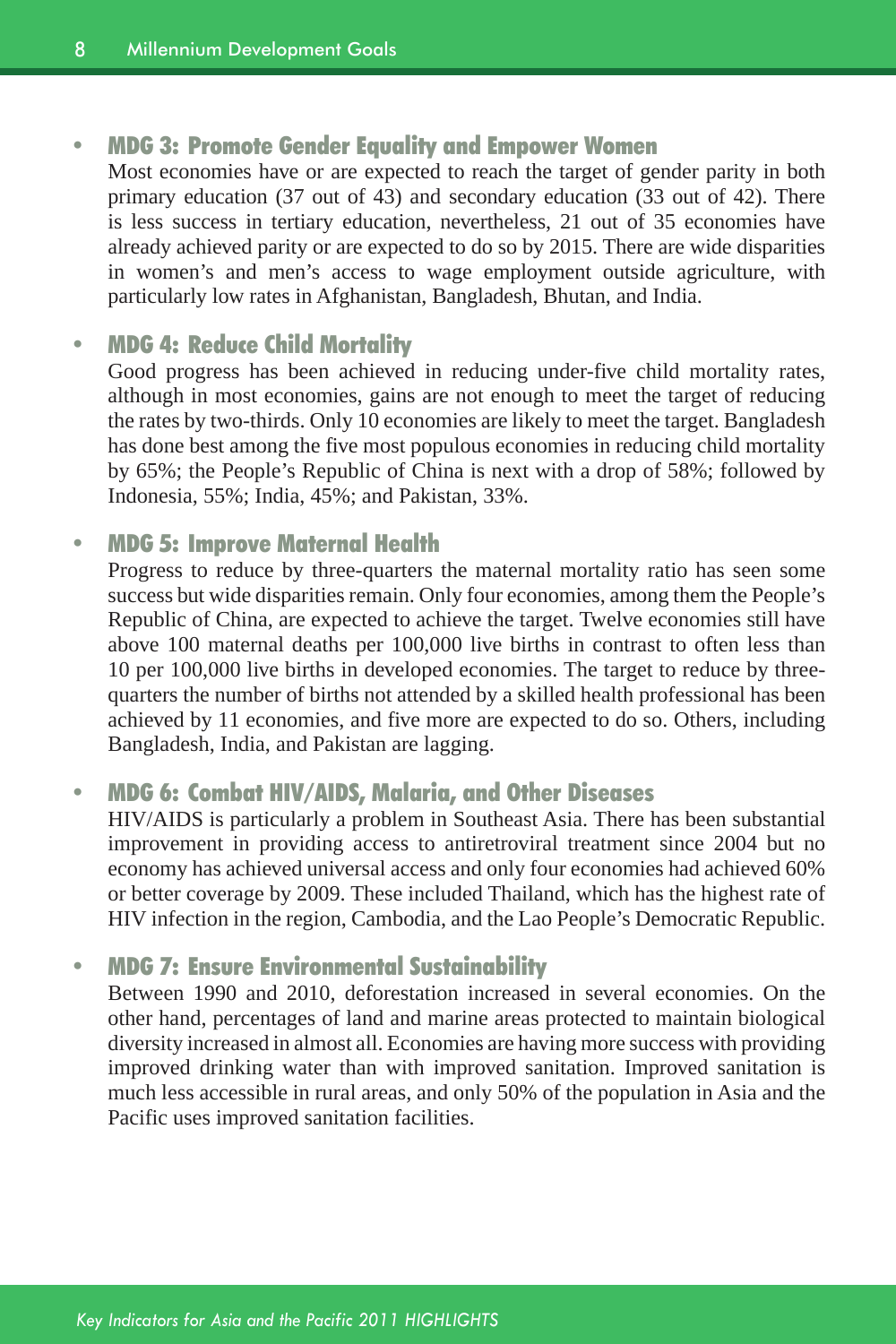## **MDG 8: Develop a Global Partnership for Development**

In most economies of the region, debt service as a percentage of exports of goods and services has fallen substantially. Fixed telephone line subscriptions have also grown along with enormous growth in cellular phone subscriptions. Internet use has grown considerably, but disparities between the rich and the poor economies are striking, with less than 10 users per 100 population in 17 economies, compared to 75 users per 100 population in Australia, Japan, New Zealand, and the Republic of Korea.

# Part III: Region at a Glance

Throughout Asia and the Pacific, gross domestic product (GDP) growth in 2010 has recovered significantly after the economic downturn of 2008–2009. In current dollars, exports rebounded in 2010 after a sharp fall in 2009, migrants' remittances have resumed their upward trend, the recent fall in foreign direct investment appears to have been halted, and international tourist arrivals have also risen sharply. There are fears that the recovery may stoke inflation as consumer prices generally edged up further in 2010 and food prices in many countries continued to rise faster than those of other items, increasing the vulnerability of the poor in these countries.

Although the recovery in 2010 demonstrates the resilience of Asia and the Pacific, the slow recovery in the industrial economies of North America and Europe may falter, affecting recovery in this region. Trade within the region is steadily growing but much of it is in parts and components: Europe and North America are still the main customers for the final output of factory Asia. Asia's economic progress, however, comes at the cost of rising emissions of greenhouse gases and loss of forest cover in many countries, posing threats to environmentally sustainable growth.

#### **People**

Population growth rates in most economies of Asia and the Pacific are declining, and the United Nations' latest population projections indicate that the share of Asia and the Pacific in the global population will decline to 50% in 2050 from its present share of 56%. In most economies of the region, populations are still quite young with less than 15% aged 65 or over. But with the fall in birth rates, more than a fifth of the population could be 65 or over by 2050 in several economies. Measured by the Human Development Index, seven economies from the region including Australia, Japan, and New Zealand were among the "Very High Human Development" group, while another five were in the bottom group of "Low Human Development."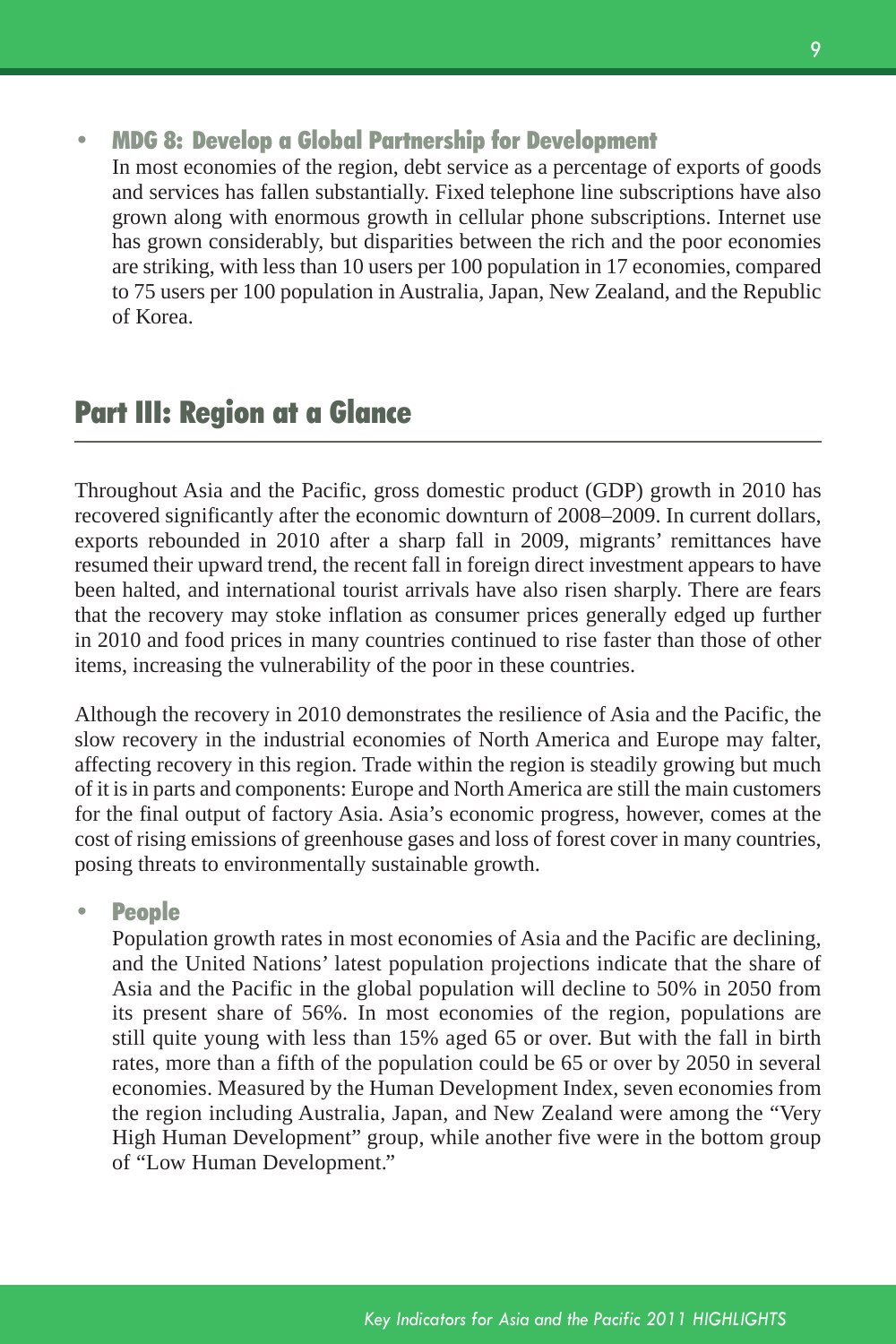#### **Economy and Output**

Asia and the Pacific generated one-third of the global GDP (in purchasing power parity terms) in 2009, with the People's Republic of China, Japan, and India, respectively the second, third, and fourth largest of the world's economies. Since 2000, there has been considerable convergence of per capita GDP in Asia and the Pacific, although there are still some striking disparities across economies. In 2010, per capita GDP of Singapore—the richest country—was 45 times that of Nepal— the poorest. The year 2010 also saw a strong recovery in GDP growth throughout the region as developing Asian economies proved their resilience after the 2008–2009 crisis. In only four economies was growth of GDP slower in 2010 than in 2009. The unweighted average growth for 37 economies went up from 1.4% in 2009 to 5.9% in 2010.

#### • Money, Finance, and Prices

Consumer prices edged up in 2010. In 2009, the simple average inflation rate for 43 economies was 4.1% and this rose to 4.8% in 2010. Overall, food prices continued to rise faster than those of other consumer items, affecting consumer purchasing power, especially that of the poor. Most Asian currencies appreciated sharply against the United States dollar in 2010, with an appreciation in excess of 5% in the currencies of more than 20 economies. This was in contrast to an equally sharp depreciation for most currencies in 2009.

#### • Globalization

Intra-Asian exports accounted for nearly 54% of total exports of Asia and the Pacific in 2010. The 18% fall in the dollar value of all exports in 2009 was replaced by 30% growth in 2010 and all major exporters benefitted. Migrant workers' remittances recovered in countries where they were affected by the economic crisis in 2009 and international tourist arrivals and tourism receipts have also rebounded.

## • Transport, Electricity, and Communications

Vehicle ownership is growing rapidly together with expansion of road networks in the region. Higher vehicle use comes with a cost and road accident deaths are rising in many economies, calling for action to make roads safer. Increasing industrialization and household electrification rates are leading to large increases in per capita electricity consumption, though wide disparities exist in per capita consumption between the rich and poor economies in the region.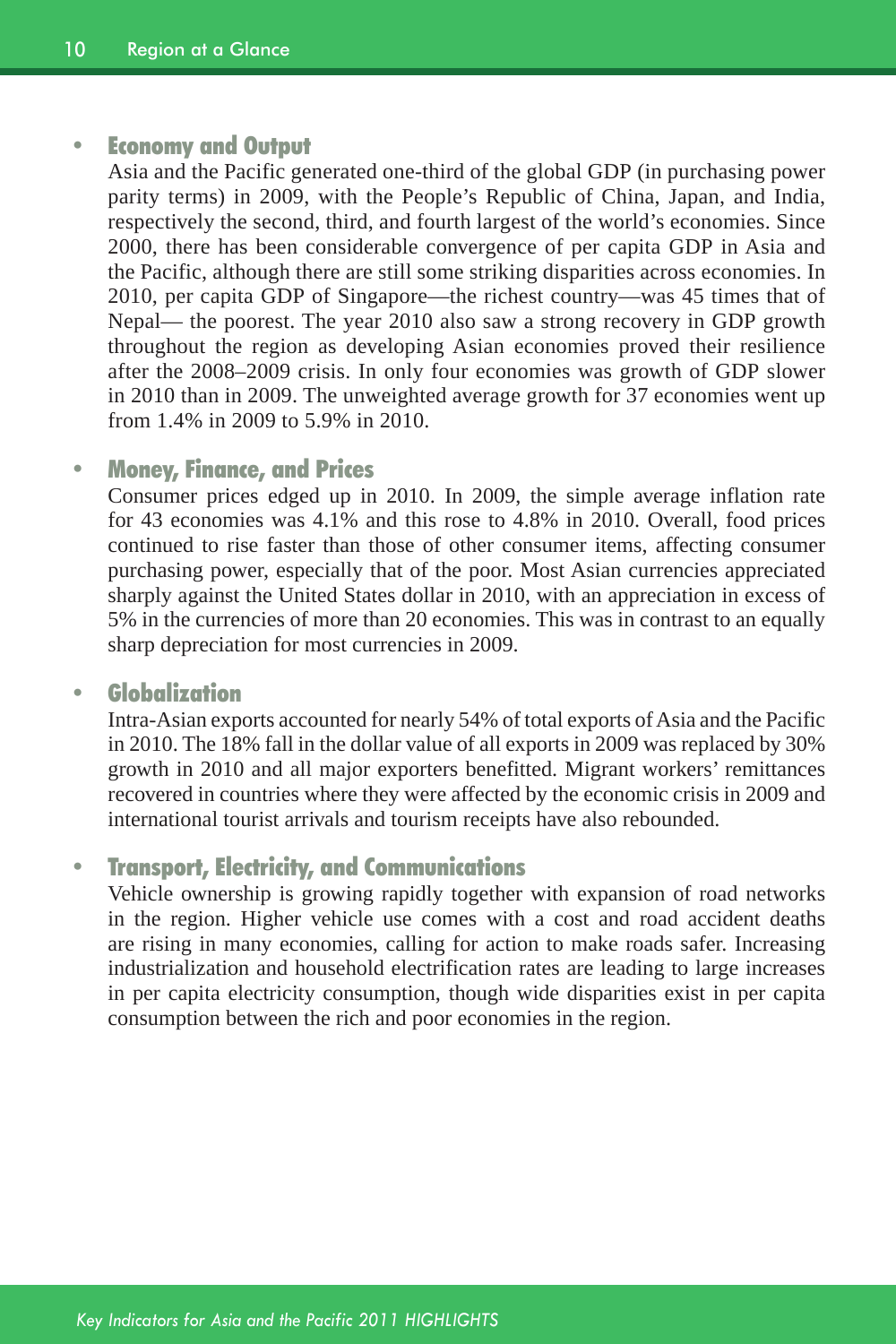#### • Energy and Environment

With one-third share in global GDP, Asia and the Pacific also uses over one-third of the world's energy. In 2008, the People's Republic of China consumed nearly half of Asia's energy. Energy productivity continues to rise, and by 2008, most economies in the region were generating more GDP from a given input of energy than in 2000. Asia's economic progress brings rising emissions of greenhouse gases. Since 2000, per capita emissions have risen in 16 of the 20 economies for which data are available.

## **Government and Governance**

Fiscal balances improved in 2010 as economies throughout the region recovered from the financial crisis. Government spending on social security and welfare as a ratio to GDP has been rising in many economies, although in these economies, the ratios are still mostly below 3% and well short of the 8%–14% ratios in the developed economies of Australia, Japan, and New Zealand. The days needed to register a new business vary enormously within the region—from 1 day to more than 100 days. But in the last 5 years, most economies have managed to improve their business environment by shortening the registration process.



#### Figure H1 Economies with More than 10% of the Population Living on Less than \$1.25 (PPP) a Day, Earliest and Latest Years

Progress in poverty reduction in the region is encouraging, with large reductions in the number of poor achieved in the People's Republic of China, Pakistan, and Viet Nam.

Nevertheless, more than 20% of the population still live on less than \$1.25 (PPP) a day in 15 countries, including Bangladesh, India, and Pakistan.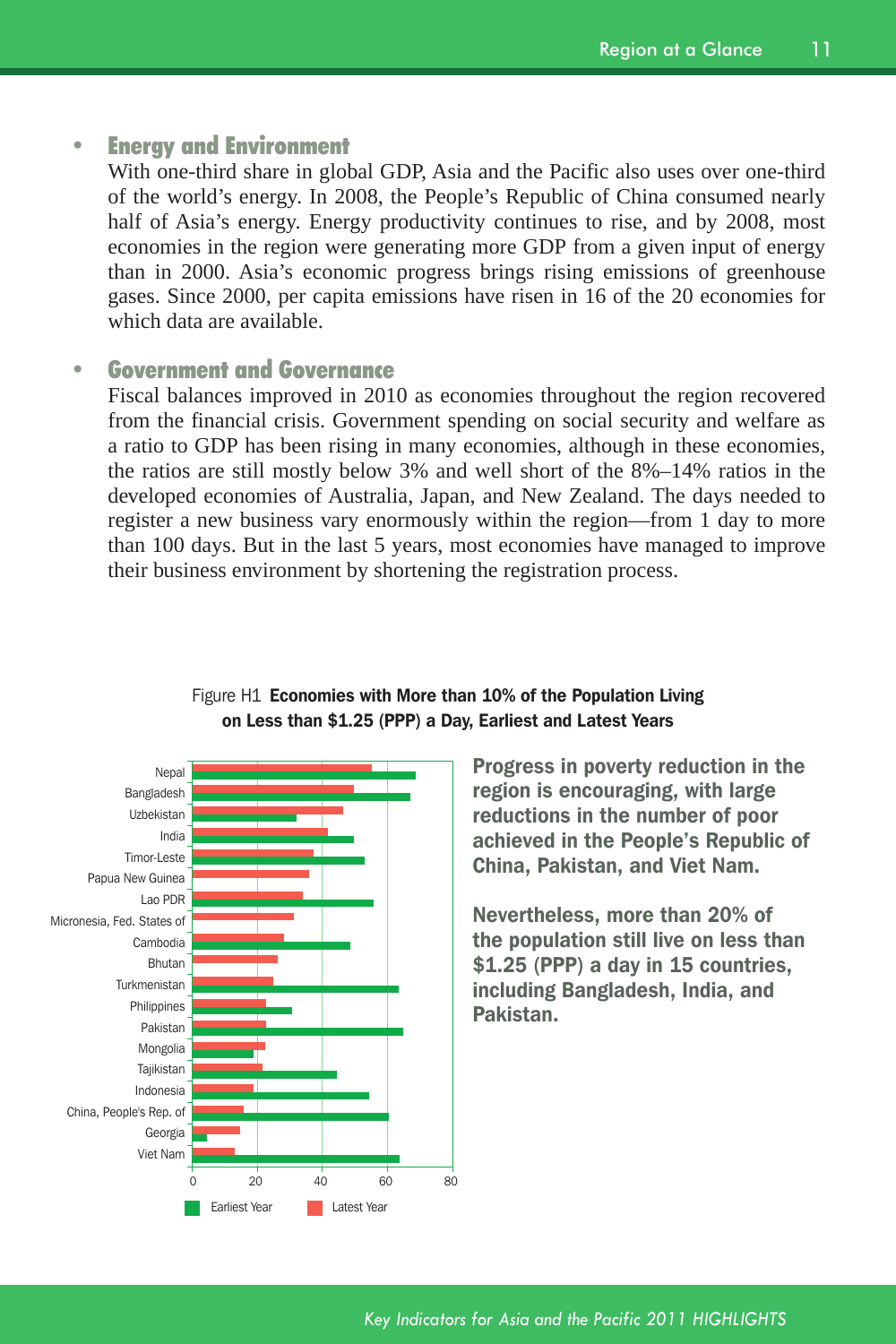

Figure H2 Percentage of Underweight Children, Earliest and Latest Years

Proportions of underweight children have been falling almost everywhere since the 1990s. Southeast Asia has done particularly well—Cambodia, Indonesia, the Philippines, Thailand, and Viet Nam.

However, 40% or more children are still underweight in India. The same is true for Bangladesh, despite a drop of 23 percentage points between 1992 and 2007.

#### Figure H3 Primary School Enrollment Ratios and Percentage of Pupils Starting Grade 1 Who Reach the Last Grade of Primary, Latest Year



Enrollment ratios in primary schools are 95% or higher in 18 countries, but in some, the ratios are below 80%. While enrollment is the first step to schooling, not as many children complete the full course of primary education. Economies where less than 80% of the children complete the course include Bangladesh, India, and Pakistan.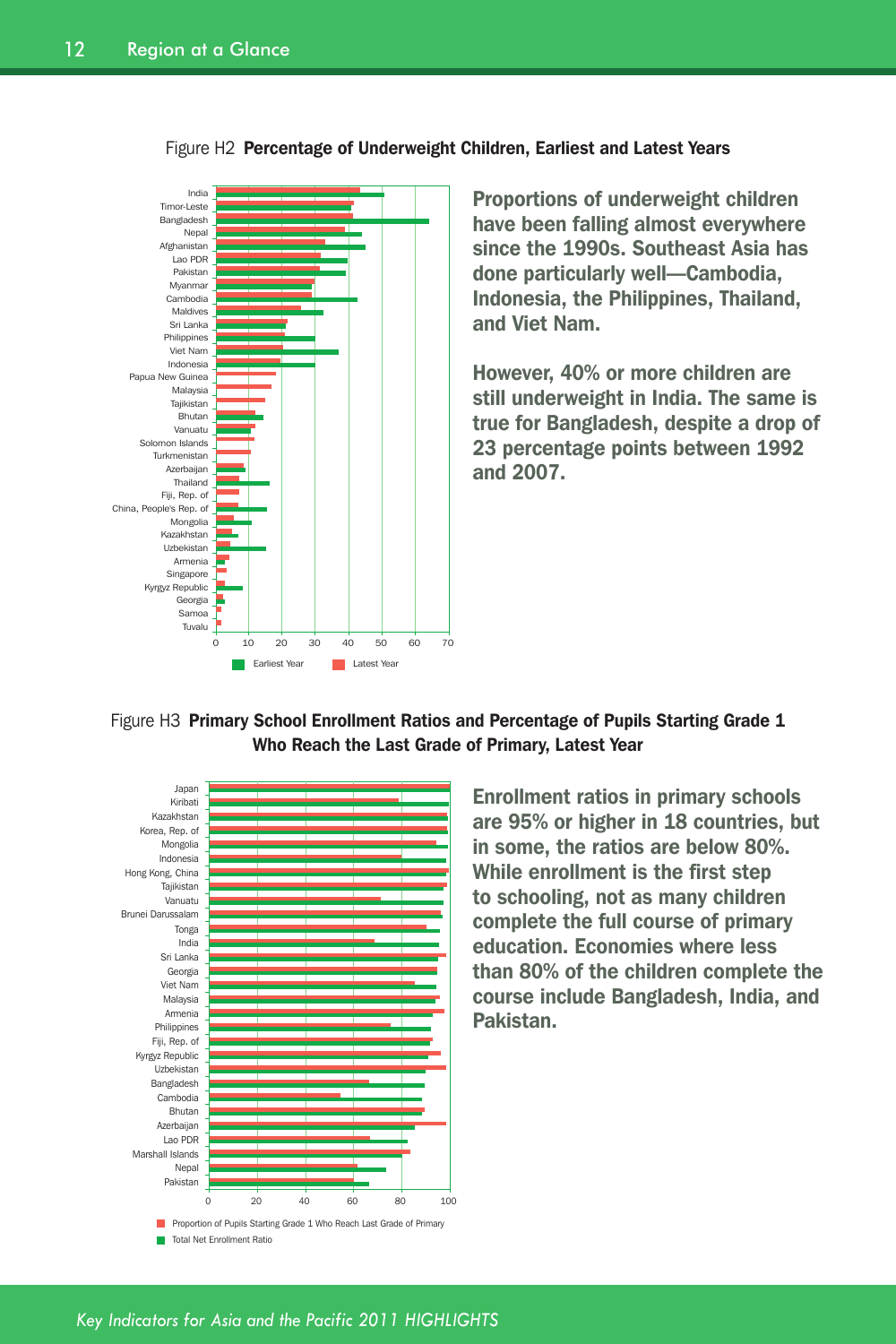| Armenia                          | Malaysia         |
|----------------------------------|------------------|
| Azerbaiian                       | Maldives         |
| Bangladesh                       | Marshall Islands |
| <b>Rhutan</b>                    | Mongolia         |
| <b>Brunei Darussalam</b>         | Myanmar          |
| China, People's Republic of      | Naunu            |
| Cook Islands                     | Palau            |
| Fiji, Rep. of                    | Philippines      |
| Georgia                          | Samoa            |
| Hong Kong, China                 | Sri Lanka        |
| Indonesia                        | Thailand         |
| Kazakhstan                       | Tonga            |
| Kirihati                         | Uzbekistan       |
| Korea, Republic of               | Vanuatu          |
| Kyrgyz Republic                  |                  |
| On Track                         |                  |
| Cambodia                         | Pakistan         |
| India                            | Solomon Islands  |
| Nepal                            |                  |
| <b>Slow Progress</b>             |                  |
| Lao People's Democratic Republic | Tajikistan       |
| No Progress/Regressing           |                  |
| Afghanistan                      |                  |

Figure H4 Progress toward Target for Gender Equality in Secondary Education

Gender equality in secondary education has become a reality in the region. Twenty-nine countries have already achieved gender equality in secondary education. These include Bangladesh, the People's Republic of China, and Indonesia.

Five more are expected to do so by 2015 at the latest. India and Pakistan are among them. Only three countries are expected to miss the target—Afghanistan, the Lao People's Democratic Republic, and Tajikistan.

#### Figure H5 Percentage Share of Women in Wage Employment in the Nonagricultural Sector



access to paid employment outside agriculture. Four economies had ratios around 50%—Hong Kong, China; Kazakhstan; the Kyrgyz Republic; and Mongolia. In these economies, the job market is open equally to women and men.

In 17 economies, however, men hold more than 60% of wage jobs outside agriculture. Afghanistan, Bangladesh, India, and Pakistan are striking cases: here men outnumber women by four to one.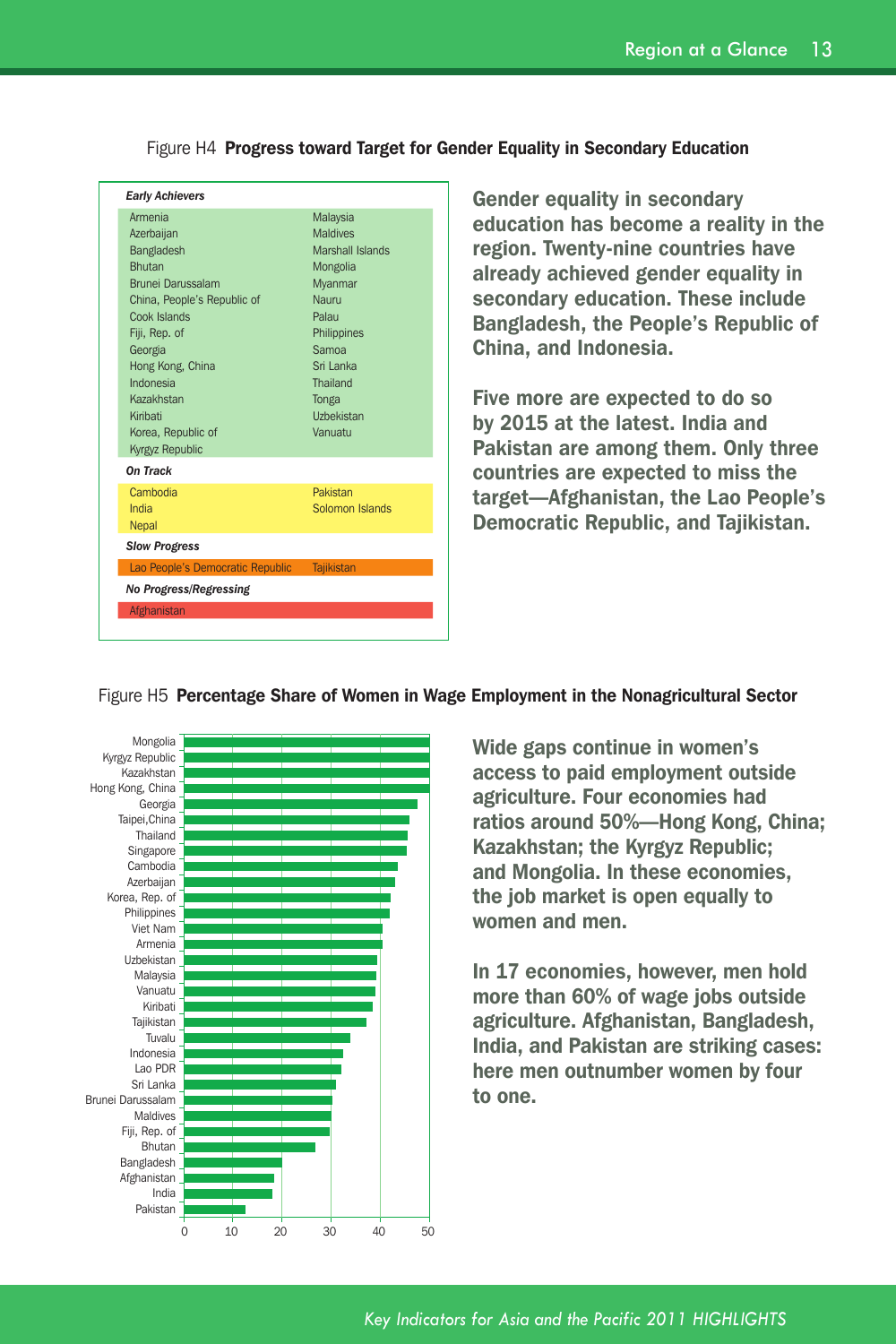![](_page_15_Figure_1.jpeg)

Figure H6 Infant Mortality Rates, Highest and Lowest Wealth Quintiles

In most developing economies, an infant's chance of survival depends on the parents' income. Only in the Maldives does family income seem not to matter greatly. Elsewhere, the risk of death is much higher for infants in poor families especially in Armenia, Cambodia, India, Indonesia, the Philippines, and Viet Nam, where they are more than twice as high.

Overall, the progress made so far means that nearly 6,000 fewer infants in the region are dying each day now compared with 1990.

![](_page_15_Figure_5.jpeg)

Figure H7 Maternal Mortality Ratio, 1990 and 2008 (deaths per 100,000 live births)

Maternal mortality ratios have declined substantially but are still unacceptably high in many economies. Afghanistan (not in the graph) and the Lao People's Democratic Republic had ratios of 1,400 and 580, respectively. Ten others have rates between 100 and 580 in contrast to often less than 10 in developed economies.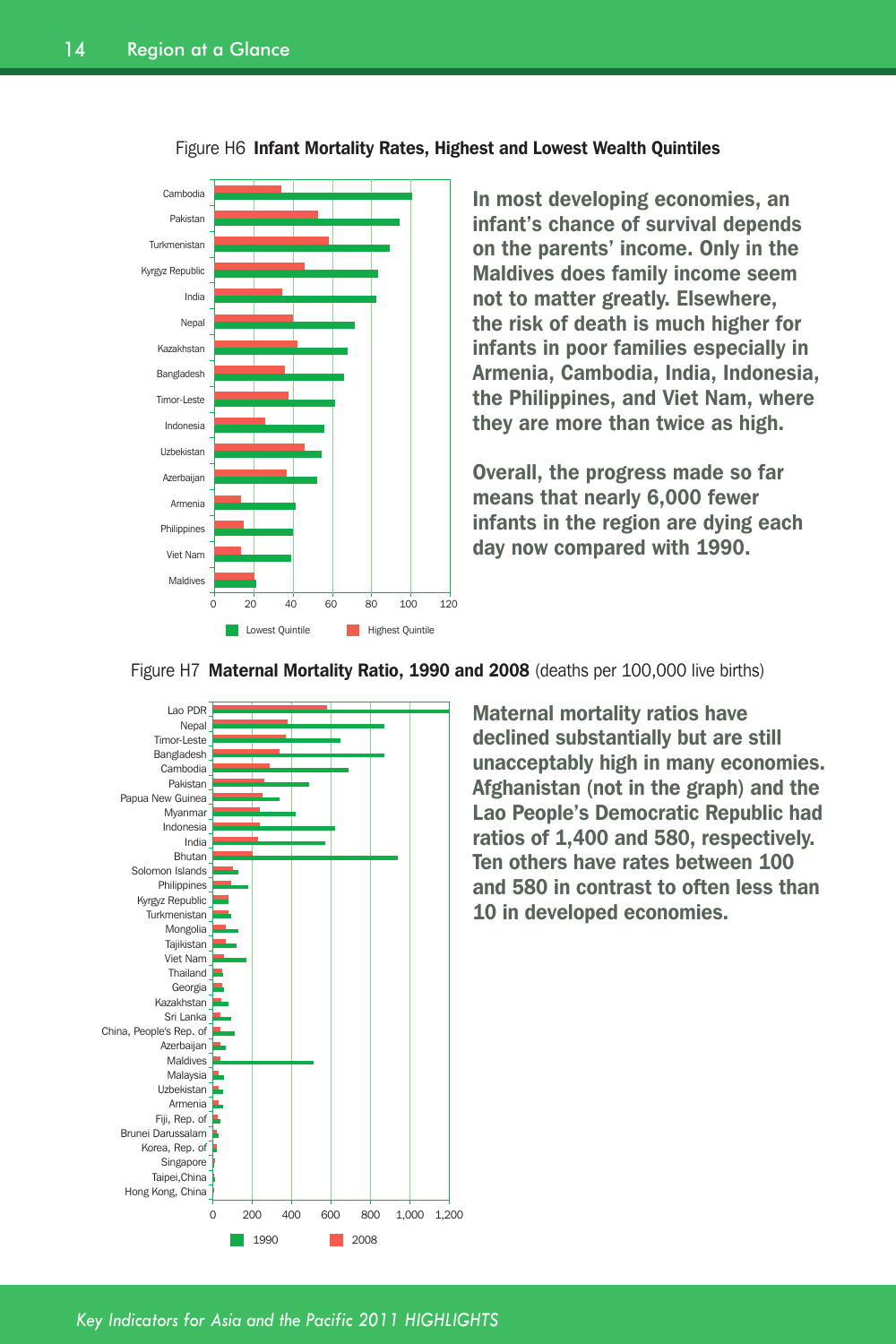![](_page_16_Figure_1.jpeg)

Figure H8 Percentage of the Population with Advanced HIV Infection Having Access to Antiretroviral Drugs, 2004 and 2009

> Some Southeast Asian countries have the highest HIV/AIDS infection rates in the region. Most countries have seen major gains in providing antiretroviral treatment to those in need since 2004. Countries with coverage of 60% or more include Cambodia, the Lao People's Democratic Republic, and Thailand. For most countries, the ratios are still below 40%.

#### Figure H9 Carbon Dioxide Emissions in Five Industrialized Economies and in the Five Most Populous Economies of Asia

![](_page_16_Figure_5.jpeg)

Emissions in developing economies are rising with economic growth. The People's Republic of China is now the biggest emitter of carbon dioxide, while India has overtaken Germany as the third largest.

Per Capita Emissions (metric tons)

![](_page_16_Figure_8.jpeg)

On a per capita basis, the five industrialized economies are ahead of the five large Asian economies, although the People's Republic of China is getting close to France.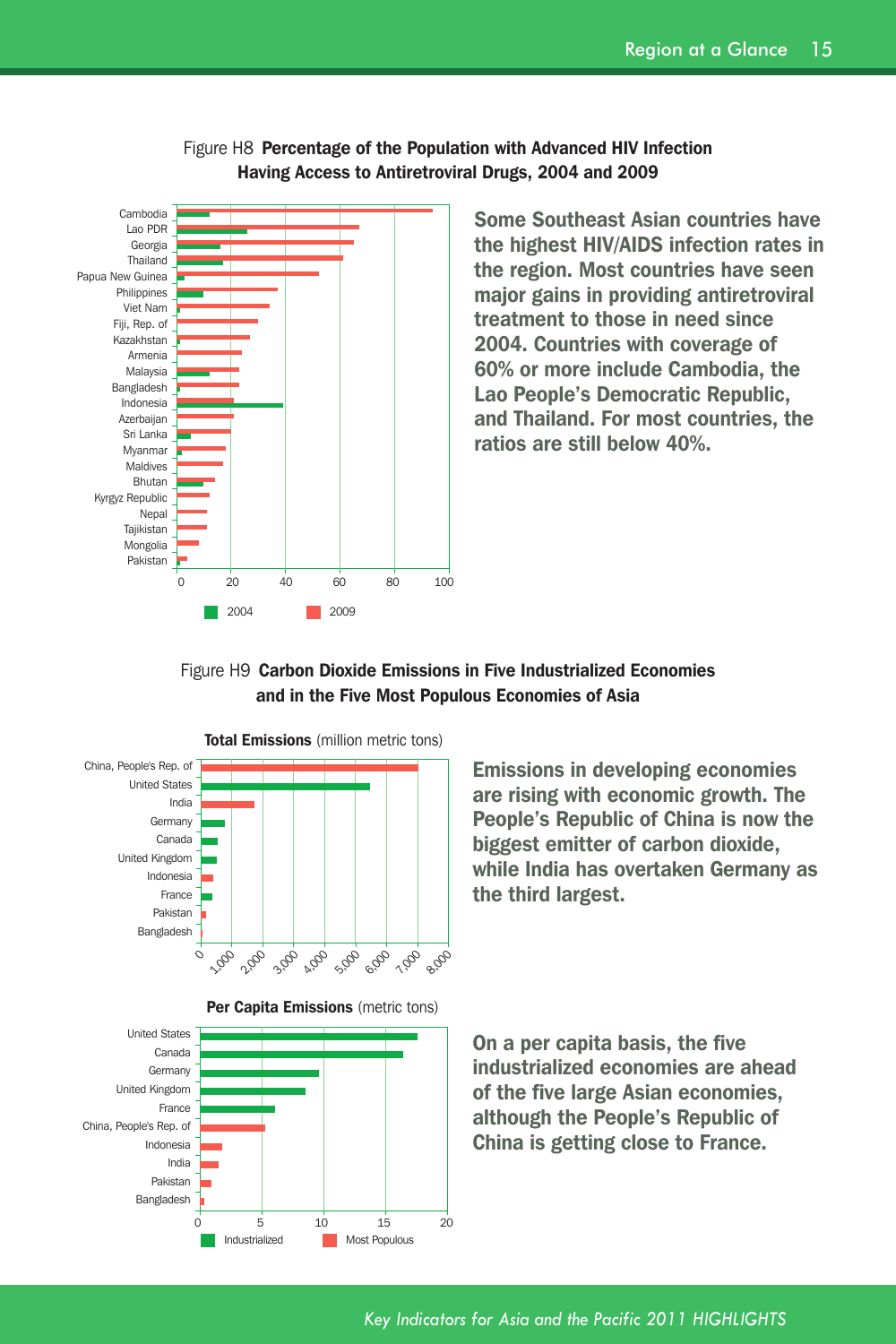![](_page_17_Figure_1.jpeg)

#### Figure H10 Urban/Rural Ratio of the Proportion of Population Using an Improved Sanitation Facility, 2008

less accessible to rural areas. In the Asia and Pacific region, only 50% of the population have improved sanitation facilities and 23% still defecate in open areas.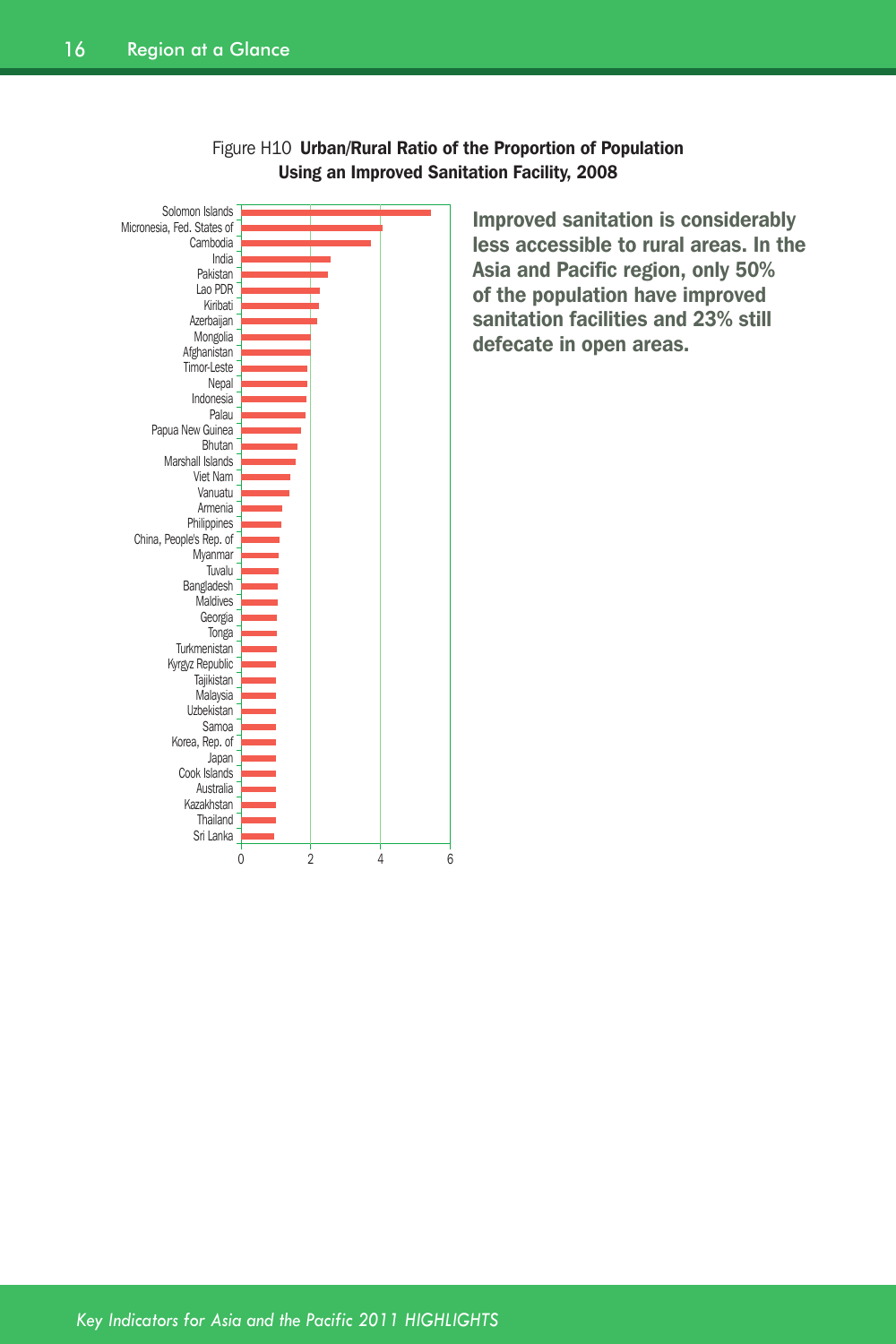![](_page_18_Figure_1.jpeg)

#### Figure H11 Net Reproduction Rate: Expected Numbers of Daughters per Woman

Asia and the Pacific contains some very high-fertility and some very low-fertility economies. Net reproduction rates range from 0.5 in Taipei,China to 2.5 daughters per woman in Timor-Leste.

The high-fertility economies include seven Pacific island economies and Afghanistan, Pakistan, the Philippines, and Tajikistan.

The People's Republic of China is in the low-fertility group while the other three most populous economies—Bangladesh, India, and Indonesia—are in the mediumfertility band.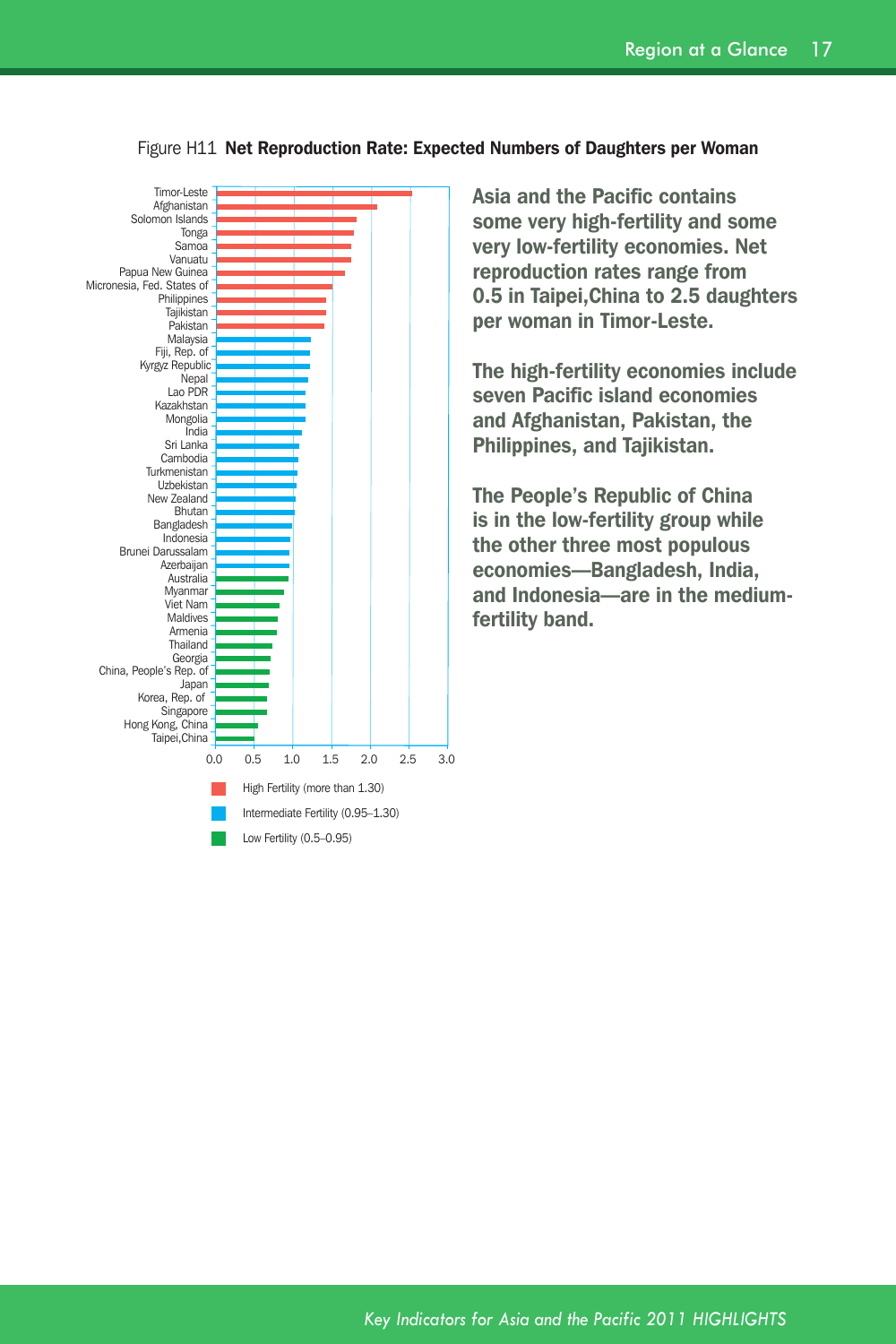![](_page_19_Figure_1.jpeg)

#### Figure H12 Percentage Growth of Real Gross Domestic Product, 2009 and 2010

The year 2010 saw a strong recovery throughout the region. Only two economies reported negative growth in GDP in real terms as against 15 economies in 2009. The unweighted average growth for 37 economies in the region was 5.9% in 2010, up from 1.4% in 2009. The People's Republic of China (10.3%) and India (8.5%) continued to grow strongly; with Singapore (14.5%) and Taipei,China (10.8%) reporting a striking turnaround from negative growth in 2009.

#### Figure H13 Consumer Price Indexes, 2009 and 2010 (annual percentage change)

![](_page_19_Figure_5.jpeg)

Consumer price inflation edged up in 2010 along with higher commodity prices and the economic recovery after 2009. In 2009 the simple average inflation rate for the 43 economies was 4.1% and this rose to 4.8% in 2010.

Overall, food prices continued to rise faster than those of other consumer items but the differences were not usually large, and in several economies, food prices actually rose more slowly than the all-items index.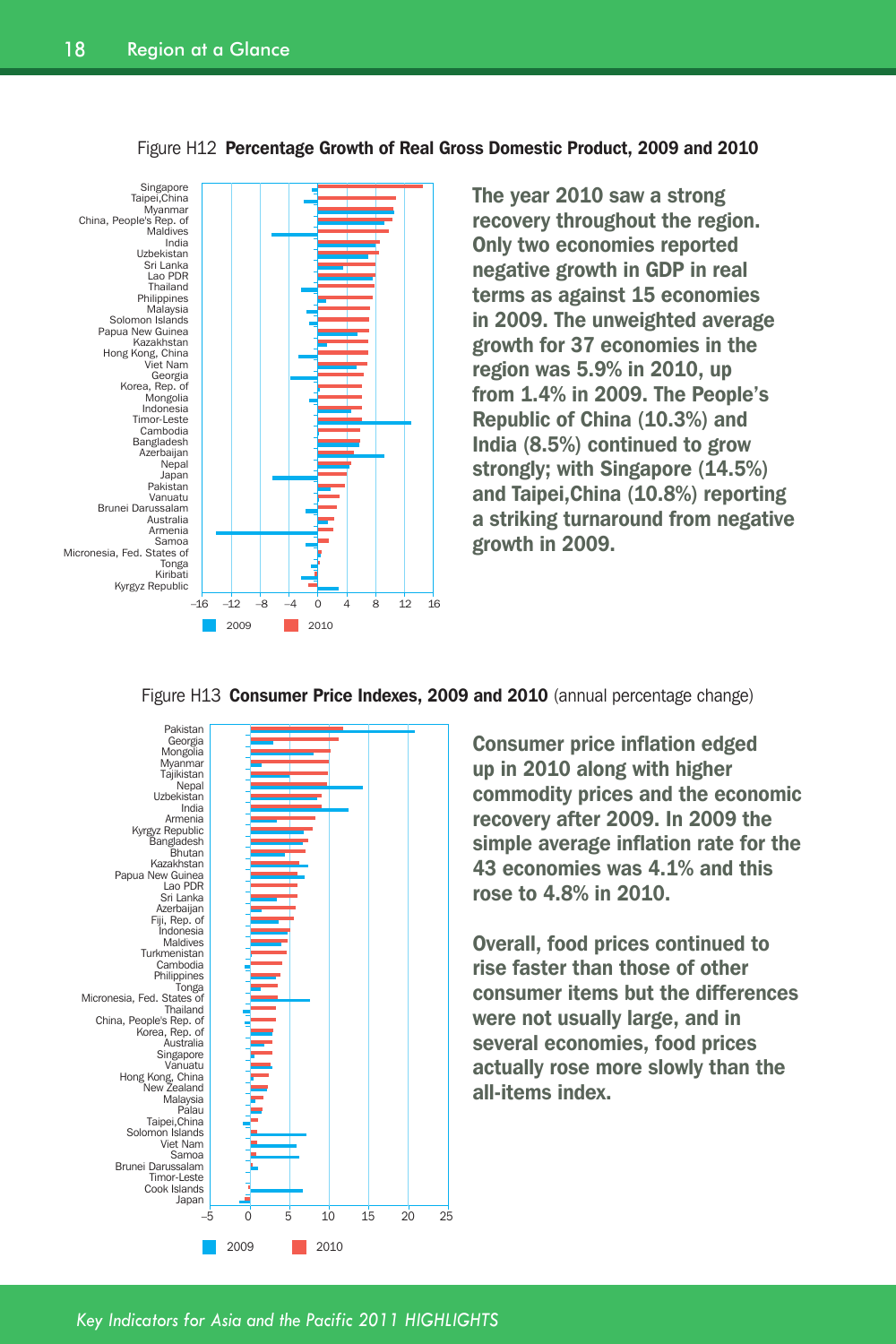![](_page_20_Figure_1.jpeg)

#### Figure H14 Percentage Growth of Merchandise Exports, 2009 and 2010

![](_page_20_Figure_3.jpeg)

Figure H15 International Tourist Arrivals, 2000-2010 (thousands)

International tourist arrivals in the eight most popular destinations of Asia and the Pacific were up by 11% in 2010 after falling by 1% in 2009. Arrivals registered growth of more than 8% in each of the major destinations except for Malaysia (4%), with particularly large percentage growth in Singapore (22%); Hong Kong, China (19%); and the Republic of Korea (13%).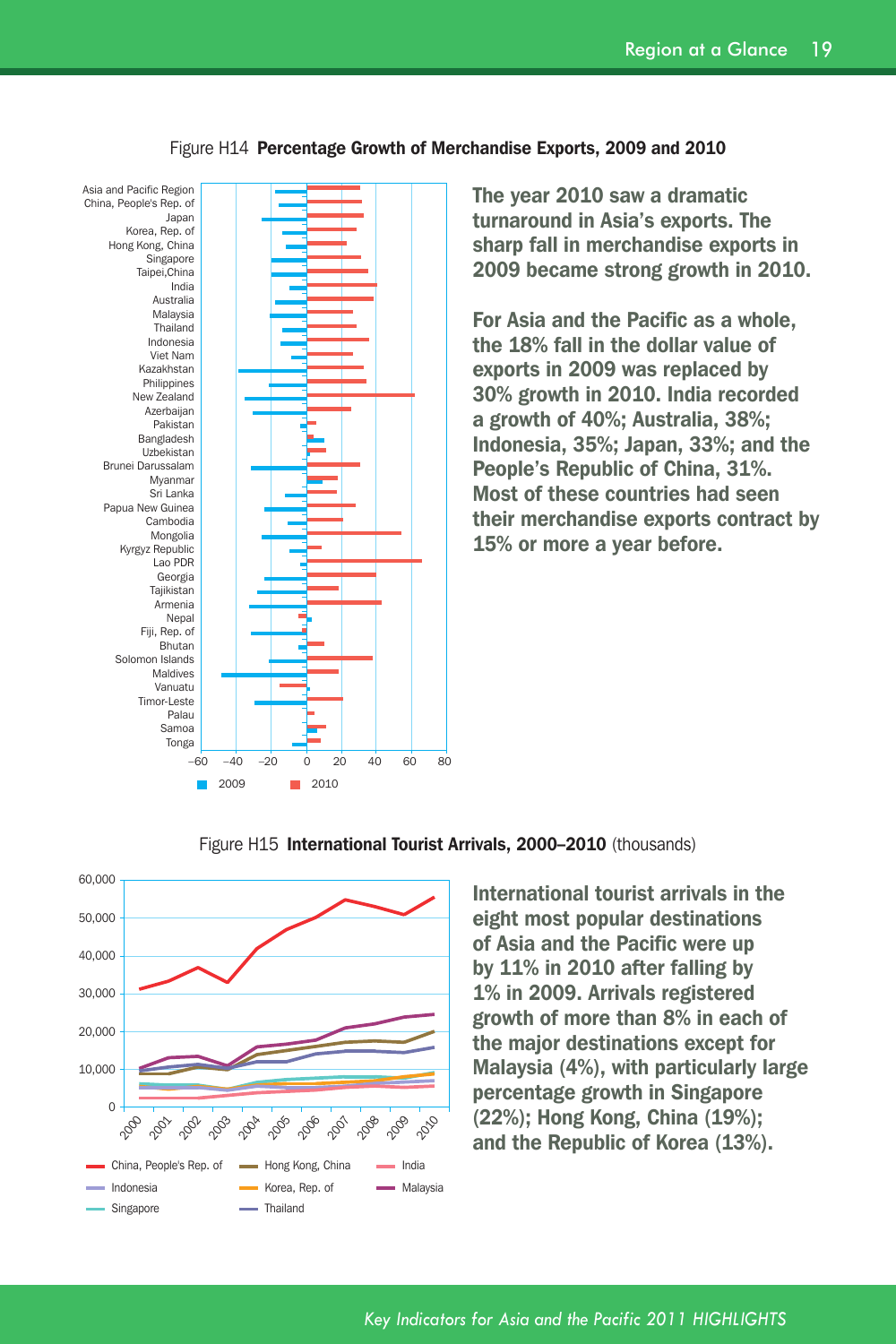![](_page_21_Figure_1.jpeg)

![](_page_21_Figure_2.jpeg)

Vehicle ownership is rising throughout Asia, but it comes with a cost. Five economies had 20 or more fatalities per 100,000 population. By comparison, the four largest countries in Western Europe, all with high vehicle ownership, had fatality rates of less than 8 per 100,000.

Eleven economies reduced their death rates over the period. Among the economies with high vehicle ownership, Japan; the Republic of Korea; and Taipei,China achieved reductions of 30% or more while Malaysia, with the highest rate in the region, only reduced road accident deaths by 6%.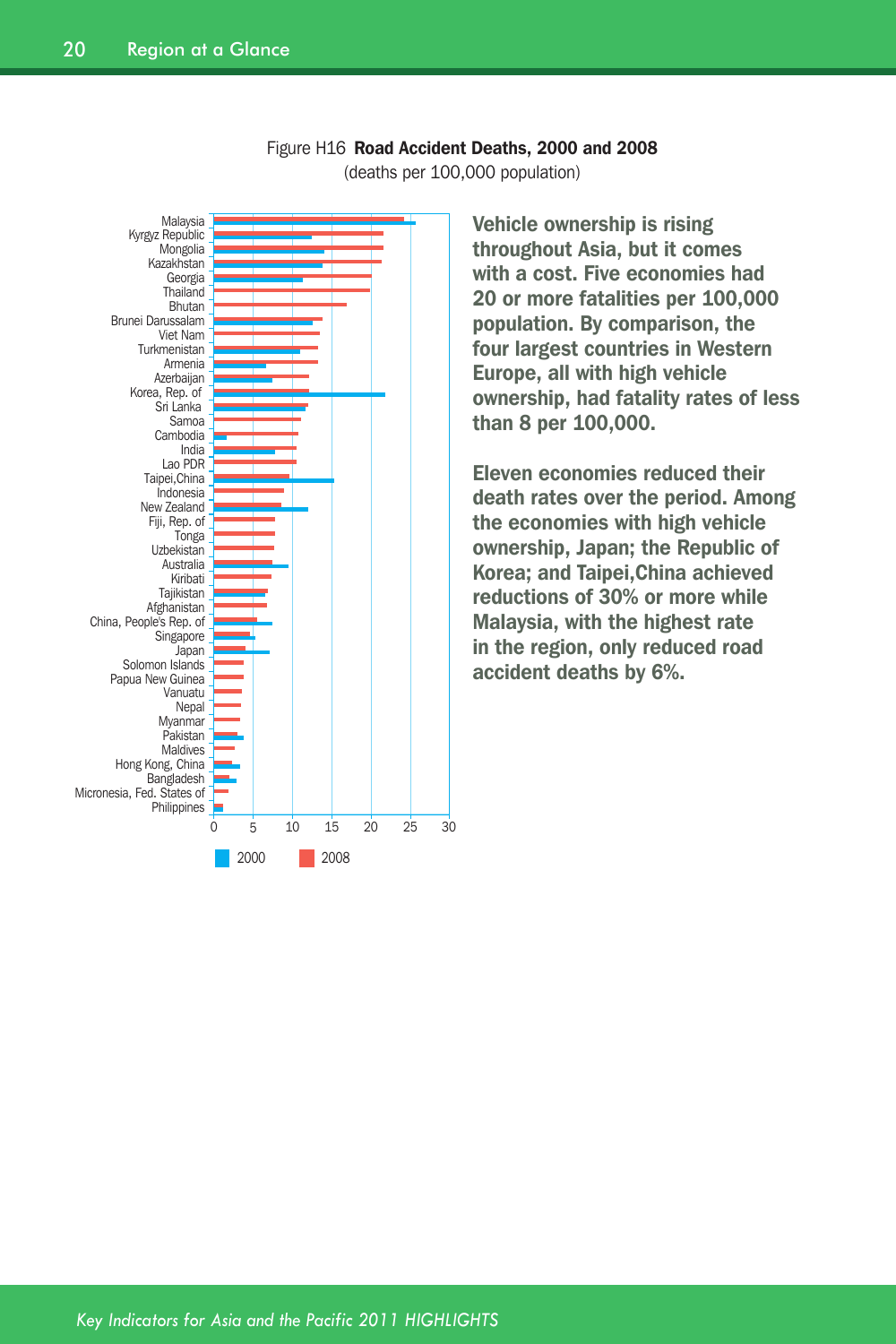![](_page_22_Figure_1.jpeg)

![](_page_22_Figure_2.jpeg)

world's energy in 2008. Energy use grew in most economies between 2000 and 2008, at more than 2% annually, with the highest growth of above 8% recorded by the People's Republic of China.

In general, the increase in energy use is related to the increase in GDP. If the economies of Asia and the Pacific continue to grow as they have in the past decade, the region will soon become the dominant consumer in world energy markets.